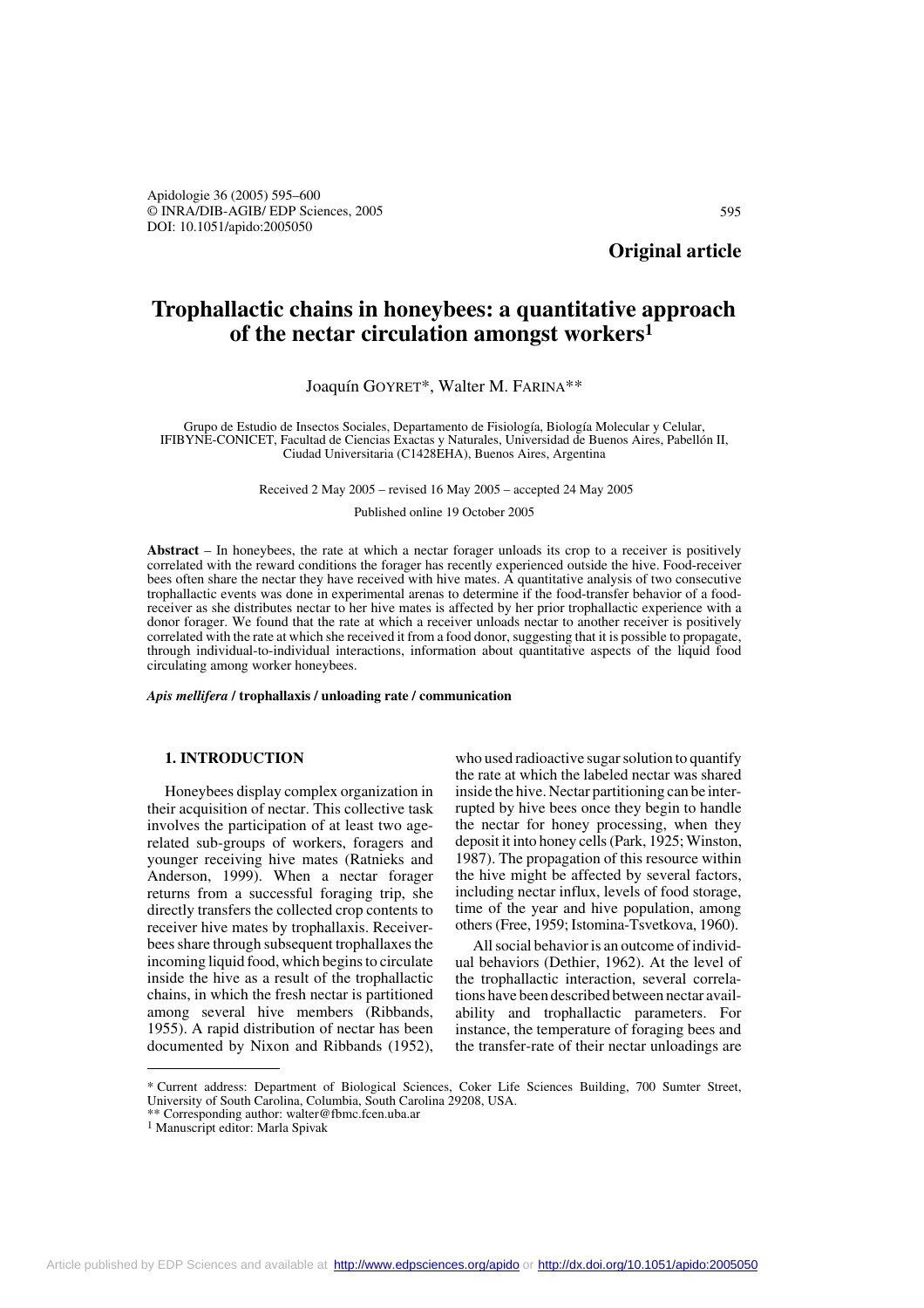positively correlated to the nectar flow rate at the source (Farina and Núñez, 1991; Farina and Wainselboim, 2001). From the side of nectar receivers, these bees warm up faster while receiving food from foragers returning from higherprofitable sources (Farina and Wainselboim, 2001). This evidence, together with the changes observed in the in-hive behaviors of food-receivers according to nectar availability (Pírez and Farina, 2004), suggest that individual-to-individual interactions are crucial during the acquisition of liquid resources in honeybees.

However, information is scarce on the interface between nectar unloading, which involves the nectar foragers as food donors, and nectar propagation at the social level. The way by which liquid food circulates among individuals in quantitative terms, and the presence of any correlations between trophallactic parameters within a chain of successive oral contacts would yield new information on how nectar circulates among hive mates. To answer this question, a quantitative analysis of two consecutive trophallactic interactions was done in experimental arenas used successfully in previous studies (Farina and Núñez, 1991).

## **2. MATERIALS AND METHODS**

This study was carried out in April 2001 and repeated in April 2002. Each year we used a different one-frame observation hive with about 2000 honeybees *Apis mellifera* L., which had a queen and brood, as well as food reserves.

In both seasons, forager bees were trained to collect unscented 50% (w/w) sucrose solution from an artificial feeder, placed 5 m from the hive entrance which delivered a constant flow rate of  $120 \text{ uL/min}$ . After a group of bees were trained to this feeder, each experimental day began with a period of 1 hour at 9:00 am, when foragers could exploit the experimental feeder. Thereafter, the experimental foragers and their hive mates were captured to begin the trophallactic assays (see below).

#### **2.1. Procedure**

To capture empty workers, foragers were trapped at the rate-feeder before they began to drink. Potential receiver hive bees were captured in the area where the majority of the trophallactic interactions occurred within the hive (henceforth: delivery area, after Seeley, 1989). These bees were captured using a sliding acrylic wall that created a vertical aperture (3.5 cm. width) from the bottom to the top of the comb. This device could be moved from horizontally, from side to side, allowing us to scan the whole area of the exposed face of the hive. Vertical, up and down scanning was performed by separating two sliding acrylic pieces  $(3 \times 27 \text{ cm})$  over the aperture, creating a hole along any point of the vertical aperture. With a test-tube a chosen bee was isolated, captured and carried to the lab. Hive bees were removed from the delivery area; therefore, we can only surmise that these bees were hive-bees.

#### **2.2. Trophallactic assays**

Each trophallactic assay consisted of two consecutive trophallactic events performed in an experimental arena. The arena consisted of a rectangular box  $(5.5 \times 5 \times 2$  cm) divided by a sliding door. Two plastic vials (1 cm diameter  $\times$  2 cm long) containing each trophallactic partner were attached to opposite walls of the arena. Each vial also had a sliding door to retain the bees (see Farina and Núñez, 1991). The first trophallactic event involved a forager captured at the rate feeder which was fed until satiation in the lab (first order donor), while the trophallactic partner was captured at the delivery area of the hive and maintained unfed to stimulate the hive bees to act as receivers (first order receiver). If food transfer occurred, the second trophallactic event began. This event involved the first order receiver, now acting as a second order donor. A second hive bee captured in the same way at the delivery area of the hive, acted as the second order receiver. With this experimental design we could look for correlations in trophallactic behaviors between the first and the second trophallactic events. We tested the reliability of the following null hypothesis: the dynamics of food unloading in a trophallactic interaction (i.e. unloading rate) do not affect the unloading dynamics of subsequent trophallaxis interactions, in which the former receiver bee transfers the solution to another hive mate.

## **2.3. Data collection and behavioral variables**

We allowed a maximum observation period of 10 min for the oral contact to occur. If no contact was observed during this period, the main sliding door was closed and the bees discarded. Donor foragers were weighed to the nearest 0.01 mg after having been fed to satiation through a graduated capillary. Receptor bees were weighed without having been fed, and discarded if they weighed more than 85 mg (assuming that for higher weights considerable amounts of food could be found in bees' crops). After each trial both donors and receivers were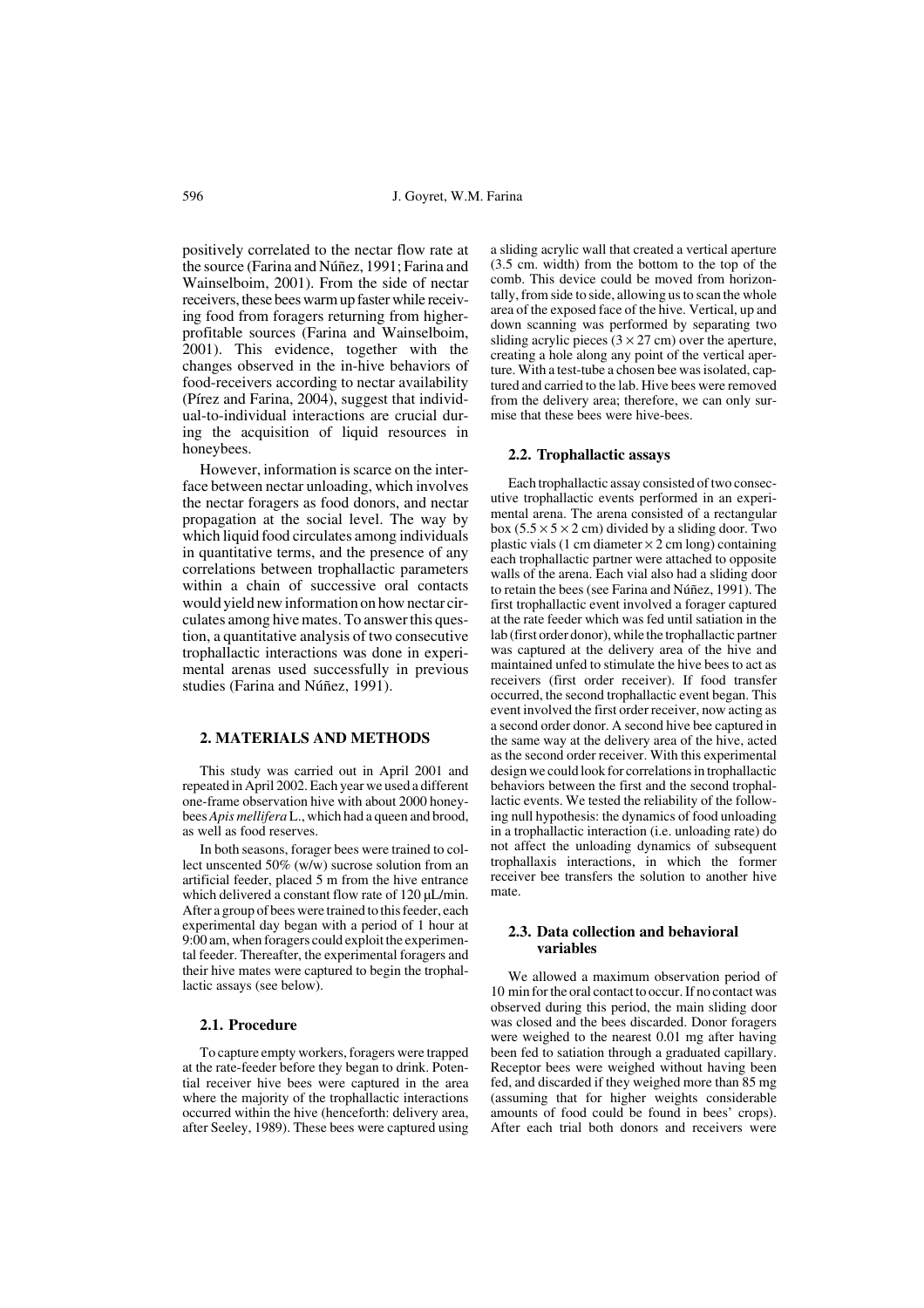weighed again to obtain the quantity of transferred solution for each trial.

We recorded the following values: (1) trophallactic time, defined as the time spent engaged in the food exchange; (2) exchanged volume, defined as the mean difference between final and initial weights of the two bees divided by specific weight of solution; and (3) trophallactic responsiveness, defined as the number of the first or second trials with trophallaxis  $\times$  100/number of total trials (with or without trophallaxis). Using the Exchanged volume  $(\mu L)$  and the trophallactic time (s), we calculated the Unloading rate in µL/s.

# **3. RESULTS**

Crop loads unloaded by donor foragers were similar for both hives (Fig. 1). However, trophallactic responsiveness abruptly changed when the two colonies were compared. For hive 1, 100% of the trials (first and second trophallactic events) resulted in effective food transfers, while in hive 2, trophallactic responsiveness fell to  $85\%$  in the first trial and  $67\%$  in the second one.

The time engaged in trophallaxis (trophallactic time) showed similarities between both hives. In hive 1, the mean value of this variable ranged from 10–14 s, and from 8–13 s in hive 2 (Fig. 1). Mean exchanged volumes were also similar for the two hives; during the first trophallactic event, bees from hive 1 exchanged a mean of 14.3 µL and bees from hive 2 exchanged a mean of 11.7  $\mu$ L (*t*-value = 1.07; NS). During second trophallactic events, these values were 6.7  $\mu$ L and 4.9  $\mu$ L for hive 1 and 2 respectively (*t*-value=1.36; NS). In terms of percentage of volume exchanged, donor foragers transferred 25% of the ingested solution to hive bees in hive 1 and 21% in hive 2. These hive bees, when acting as donors later unloaded 47% and 42% of the received solution in hive 1 and 2, respectively. With regards to this variable we found a positive correlation between the first and the second trophallactic event for hive 1 (Tab. I).

The rate at which foragers unloaded their crops to receiver bees (unloading rate during first trophallactic event) was statistically different between hives 1 and 2 (Fig. 1; *t*–value = 2.13;  $P = 0.04$ ). However, the decrease in the unloading rates of the second trophallactic events with respect to the first events was similar for both hives; they were approximately 60% of the unloading rates attained during the first trophallactic events (61.4% and 65.5% for hive 1 and 2 respectively).

When comparing unloading rates achieved in the first and second trophallactic events, significant positive correlations were found for both hives (Tab. I). However, no correlation was observed between unloading rates in the second trophallactic events with any other variable recorded during the first trophallactic events such as trophallactic times (data not shown) and exchanged volumes (Tab. I).

## **4. DISCUSSION**

Despite the difficulties in replicating this type of experiment and the artificial conditions in which they were performed, it was surprising how consistent the trophallactic parameters were throughout the experimental periods. Trophallactic times, exchanged volumes and unloading rates showed remarkable similarities, especially in relative terms, for both hives and/or years when the passage of food within a chain of individuals was analyzed.

In the first trophallactic event, hive bees received around 25% of the crop carried by donor foragers and transferred around 45% of their crop load to another hive mate. Also, the mean values of the unloading rate decreased in the same proportion after two consecutive trophallaxes. Second unloading rates were 35– 40% lower compared to the first food transfers, despite the fact that the initial crop load of the second order donor was reduced by 75% compared with the first donor partner. Regardless of the lower unloading rates achieved after two consecutive trophallaxes, a correlation between the rate at which the nectar was received and the rate at which this solution was transferred, was found in both hives. This correlation allowed us to postulate that hive bees that have no direct contact with a successful incoming forager, could receive input about quantitative properties of the outside nectar source by means of the nectar circulating through mouthto-mouth interactions. Since this dynamic parameter was fairly conservative, we could conclude that quantitative aspects related to nectar source profitability, such as its flow rate, might be transferred to several individuals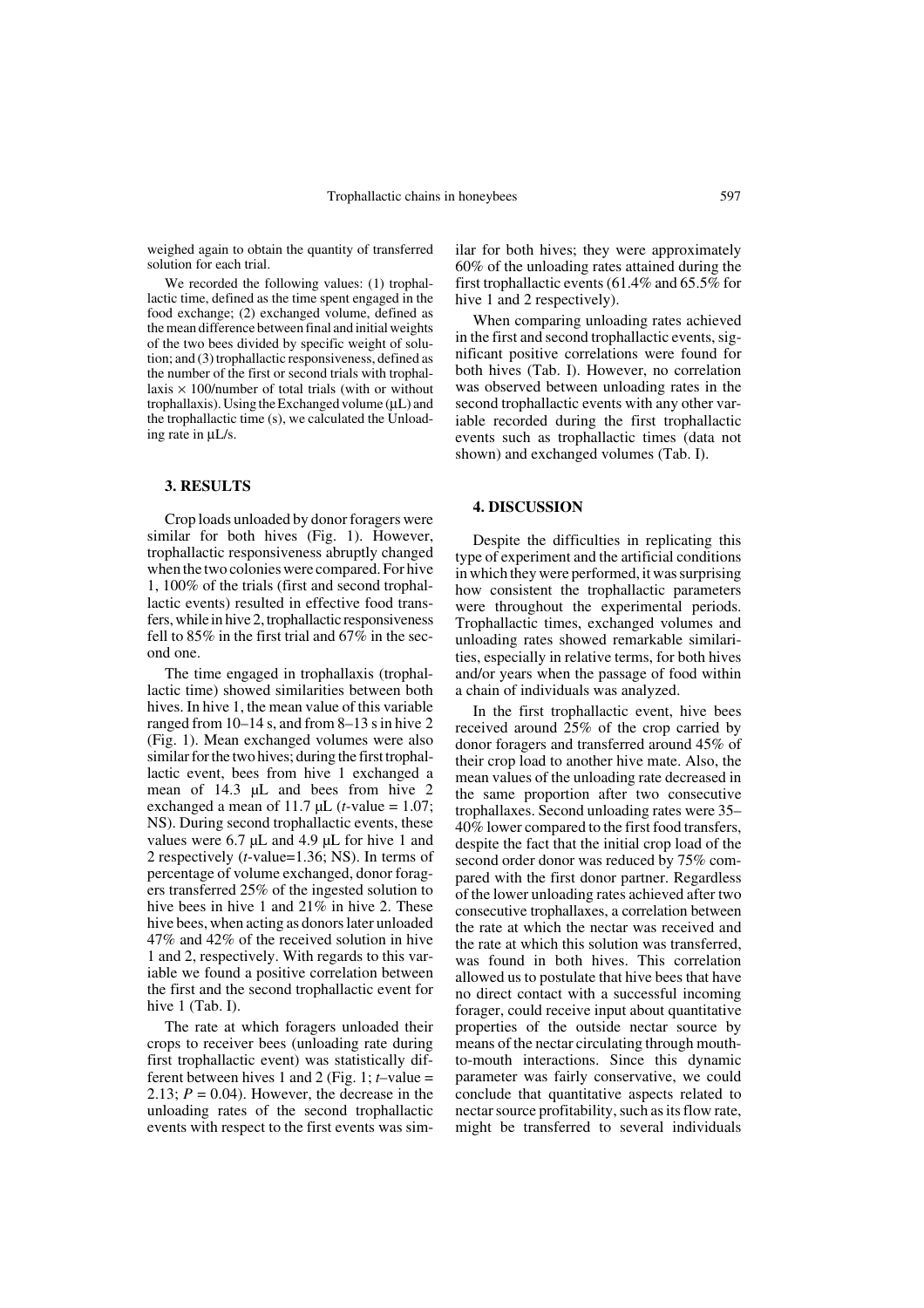

without direct contact with the first food unloader. The unloading rate of food-donor foragers correlated well with their foraging experience (Farina and Núñez, 1991; Wainselboim and Farina, 2000). On the basis of these results it was proposed that the unloading rate would be one of the putative trophal-

Figure 1. Crop-load values of food-donors and trophallactic parameters recorded at the arena for the two experimental hives analyzed. The first trophallactic event (black bars) involved a first order donor (a forager) fed through a graduated capillary up to satiation and a first order receiver (a hive bee) captured at the delivery area of the hive. In the second trophallactic event (white bars) the first order receiver was involved as a second order donor when confronted with another hive bee captured in the same area as in the first trophallactic event. (a) Donor's crop load, in  $\mu L$ ; (b) Trophallactic responsiveness, in %; (c) trophallactic time, in s;  $(d)$  exchanged volume, in  $\mu L$ ;  $(e)$  unloading rate, in µL/s. The donor's crop load of the first order receiver was obtained from Exchanged volume in First trophallactic event. Number of replicates for each assay: 14. Analysis of variance between assays was not performed in order to avoid pseudoreplication.

lactic parameters involved in the behavioral changes observed after receiving nectar from different food source profitabilities (Farina and Wainselboim, 2001; Pírez and Farina, 2004).

Thus, hive bees, which were not directly involved in receiving nectar, may match their activity level to the activity level of the incoming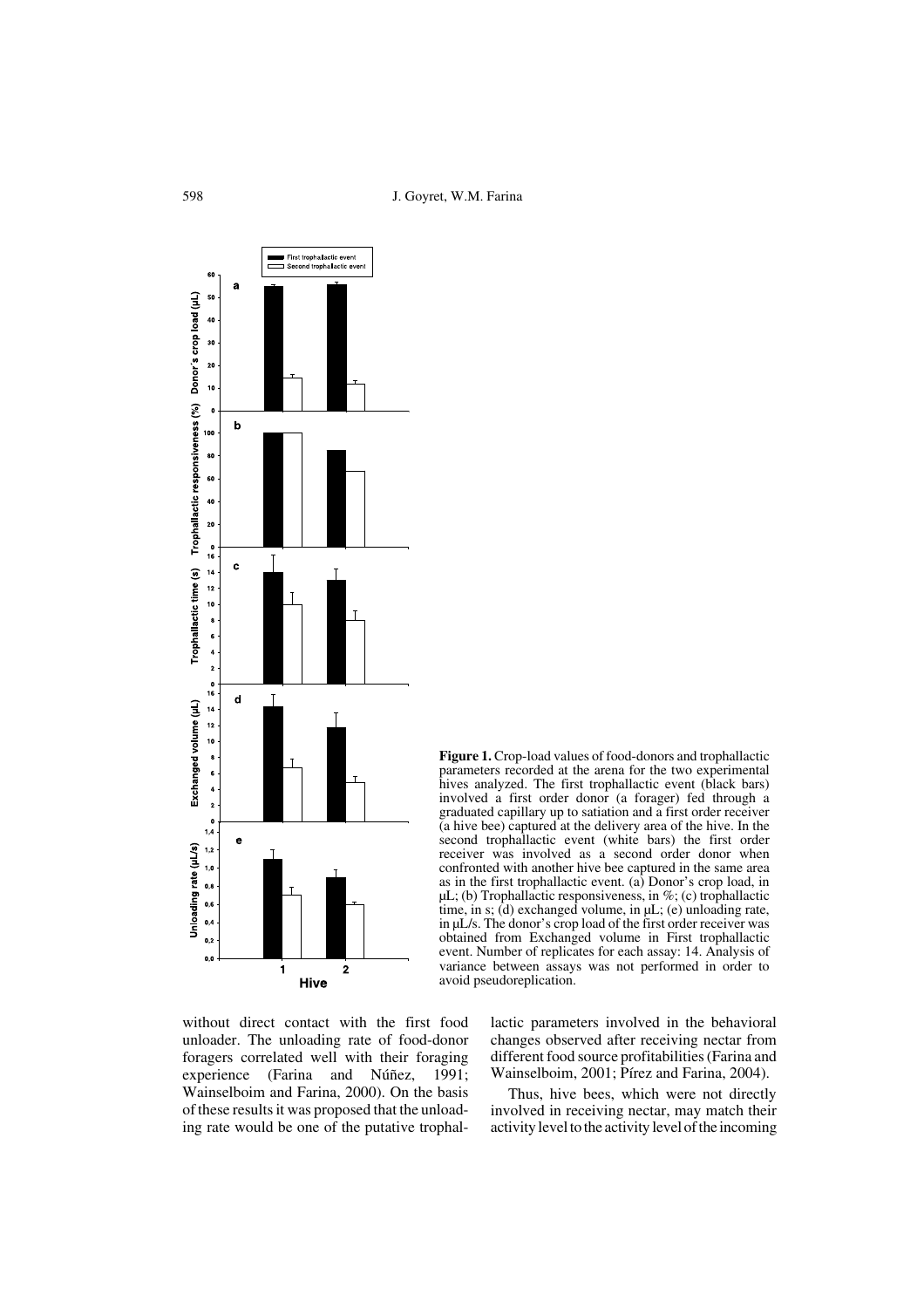|                      | Hive 1                     |                          | Hive 2            |                            |
|----------------------|----------------------------|--------------------------|-------------------|----------------------------|
|                      | Ev<br>(1st event)          | Ur<br>(1st event)        | Eν<br>(1st event) | Ur<br>(1st event)          |
| Ev<br>(2nd event)    | $r = 0.59$<br>$P = 0.0023$ | <b>NS</b>                | <b>NS</b>         | <b>NS</b>                  |
| $U_r$<br>(2nd event) | NS                         | $r = 0.56$<br>P < 0.0001 | <b>NS</b>         | $r = 0.79$<br>$P = 0.0034$ |

**Table I.** Pearson's r-values between Exchanged volumes (*Ev*) and Unloading rates (*Ur*) from first and second trophallactic events of the two hives.  $14$  is the number of replicates per assay and for each hive.

foragers, such as was reported for the *firstorder* receivers inside the hive (Pírez and Farina, 2004). Thus, an increasing activity level could propagate through mouth-to-mouth interactions, which may allow hive bees to adjust their foraging-related tasks in accordance to the incoming resource profitability. In this sense, it was recently reported that sucrose responsiveness of pre-forager hive bees rapidly changed according to the sugar concentration circulating inside the hive (Pankiw et al., 2004).

Differences were found, however, in both seasons and/or hives regarding trophallactic responsiveness and unloading rates. Unfortunately, the bees' foraging activity at natural sources was not quantified, but it was clear that the activity of hive 2 was much more intense than that of hive 1 (Goyret: personal observation). Perhaps current foraging levels alter these trophallactic parameters but we do not have enough information to determine this putative relationship.

From these results it could also be concluded that hive bees retained lower crop loads after transferring food than did foragers, a fact that would be functional within the hive to reload their crops with samples of nectar from new incoming foragers. Moreover, the high trophallactic responsiveness found suggested that hive bees are much more appropriate to be used as receiver partners than emptied foragers, as was concluded in previous related studies (Farina and Núñez, 1991; Wainselboim and Farina, 2000). Because we used hive bees taken from the delivery area, these results suggest that the probability of establishing trophallaxis in experimental arenas depends on a forager encountering a trophallactic partner of the correct subtask group.

# **ACKNOWLEDGMENTS**

We thank two anonymous referees for valuable comments on the early version of this manuscript and M. Spivak for language help. This study was supported by funds from Fundación Antorchas, ANPCYT (PICT 02-12310), the University of Buenos Aires (X036) and CONICET (PIP 2049) to WMF. The present study complies with the current laws of the state country in which experiments were performed.

**Résumé** – **Les chaînes trophallactiques chez les abeilles domestiques : approche quantitative de la circulation du nectar parmi les ouvrières.** Lorsqu'une abeille (*Apis mellifera* L.) rentre d'un vol de butinage fructueux, elle décharge le contenu de son jabot auprès de receveuses situées dans la ruche. Le nectar qui arrive est souvent partagé par trophallaxie et il commence ainsi à circuler à l'intérieur de la ruche. Il résulte de ces chaînes trophallactiques que le nectar est réparti entre les membres de la colonie. Des études antérieures ont montré que le taux de déchargement de la récolte d'une butineuse à une receveuse est positivement corrélé avec les conditions de récompense que la butineuse a récemment expérimentées hors de la colonie. Cet article présente une analyse quantitative de deux épisodes trophallactiques successifs. Elle a été réalisée dans des enceintes expérimentales afin de savoir si le comportement de transfert de nourriture d'une receveuse, quand elle distribue le nectar à ses consoeurs, est affecté par son expérience trophallactique antérieure avec une donneuse.

Les paramètres de la trophallaxie (durée de la trophallaxie, volumes échangés et taux de déchargement) sont restés uniformes au cours des expériences. Ces paramètres ont présenté des similitudes remarquables, particulièrement en termes relatifs, pour les deux colonies et/ou années lorsqu'a été analysé le passage de la nourriture au sein d'une chaîne d'individus. Au cours du premier épisode de trophallaxie, les abeilles de la ruche ont reçu environ 25 % de la récolte rapportée par les butineuses donneuses et en ont transféré environ 45 % à une consoeur. Le taux de déchargement a diminué dans la même proportion